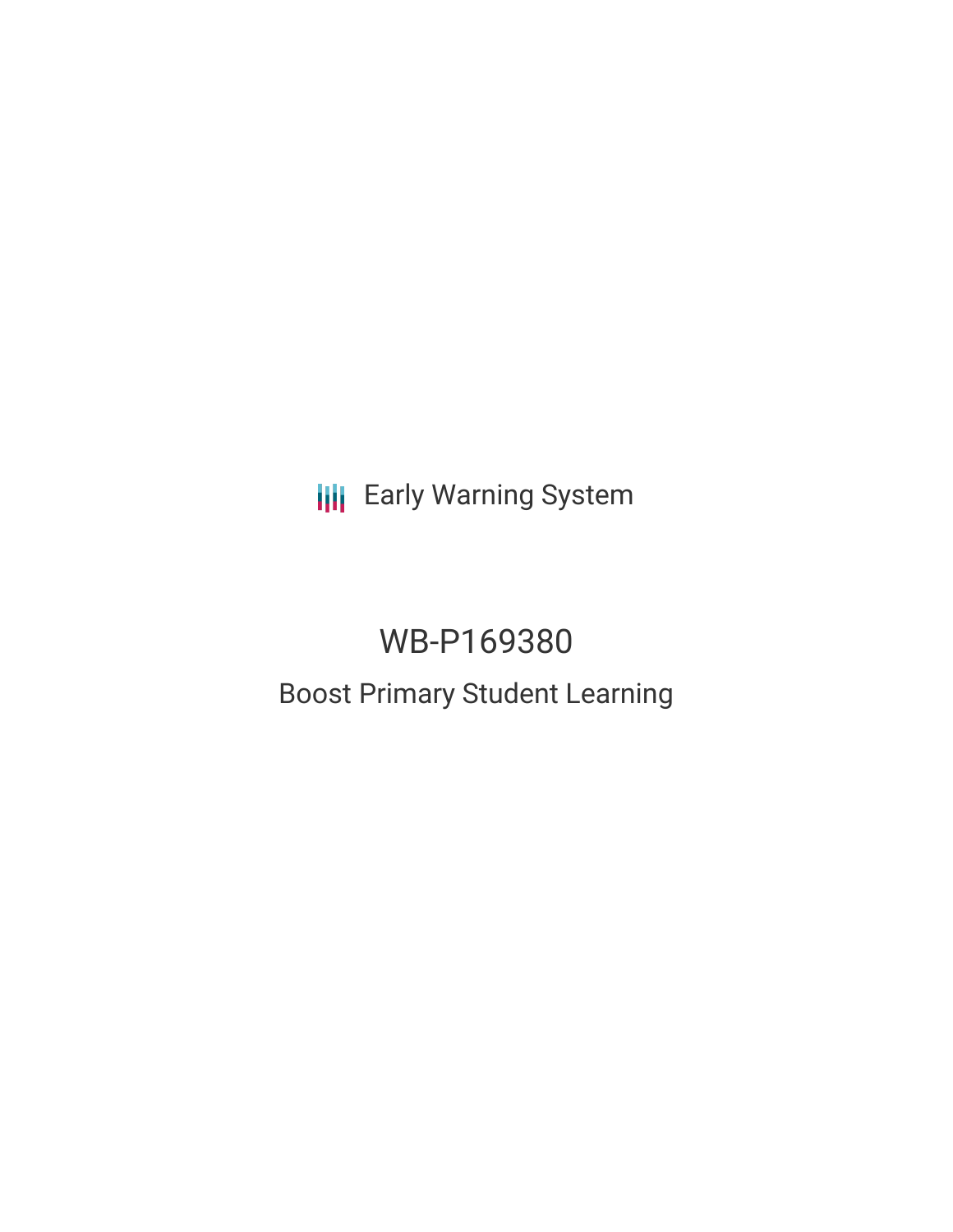

### **Quick Facts**

| <b>Countries</b>               | Tanzania                    |
|--------------------------------|-----------------------------|
| <b>Financial Institutions</b>  | World Bank (WB)             |
| <b>Status</b>                  | Proposed                    |
| <b>Bank Risk Rating</b>        |                             |
| <b>Borrower</b>                | Government of Tanzania      |
| <b>Sectors</b>                 | <b>Education and Health</b> |
| <b>Investment Amount (USD)</b> | \$200.00 million            |
| <b>Project Cost (USD)</b>      | \$200.00 million            |
|                                |                             |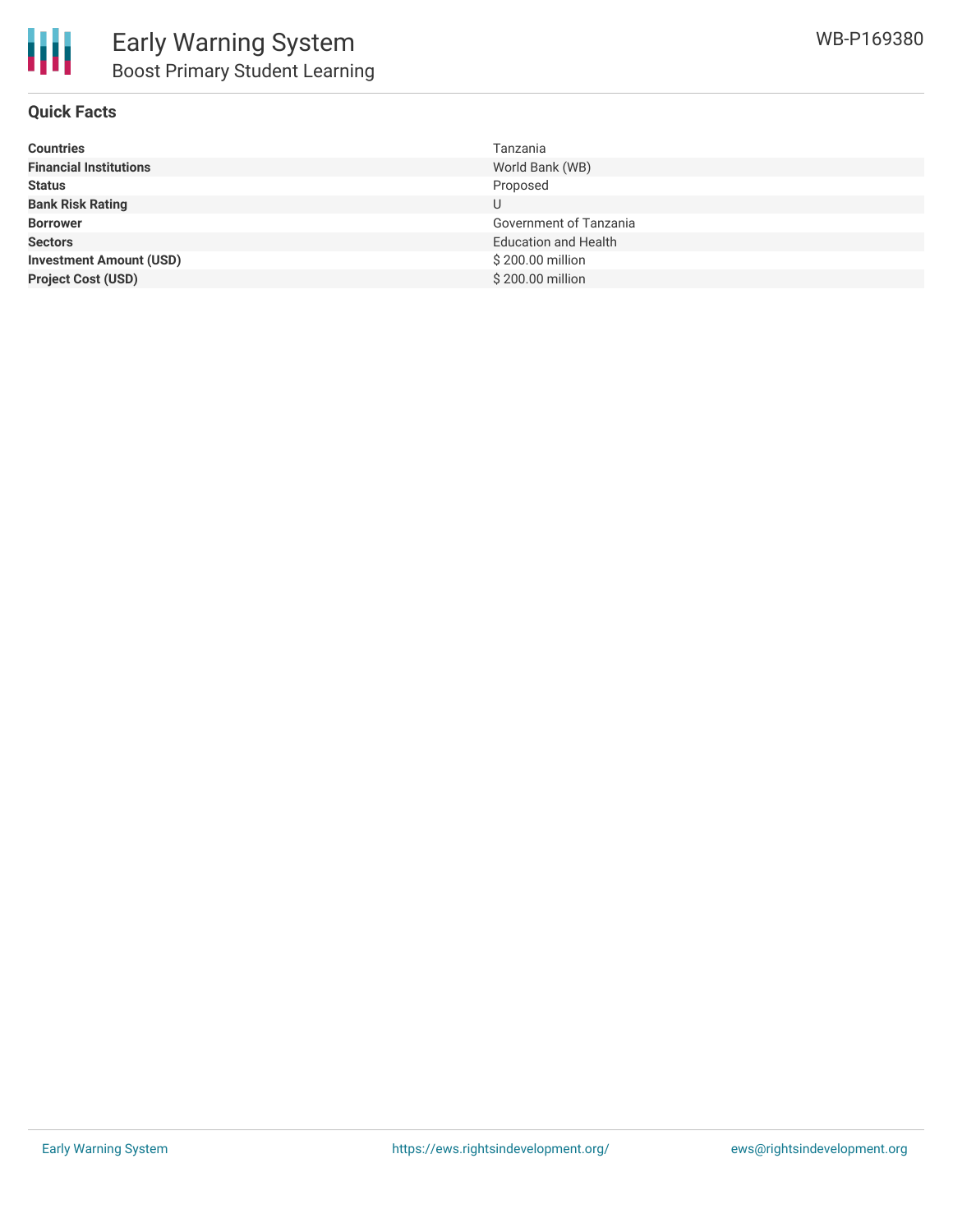

## **Project Description**

To improve learning outcomes and student retention in preprimary and primary education in mainland Tanzania.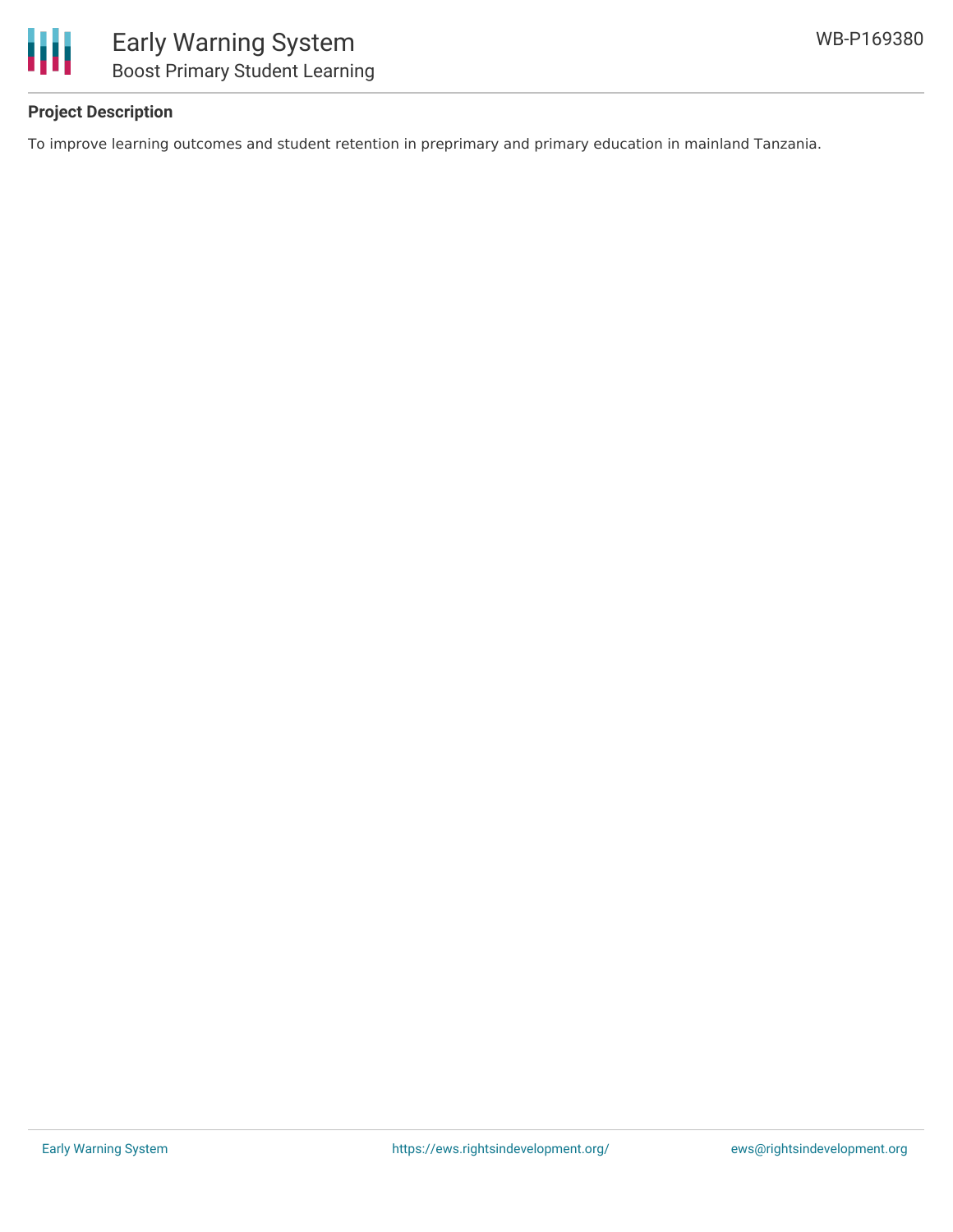

## **Investment Description**

World Bank (WB)

No investment type available at the time of the snapshot